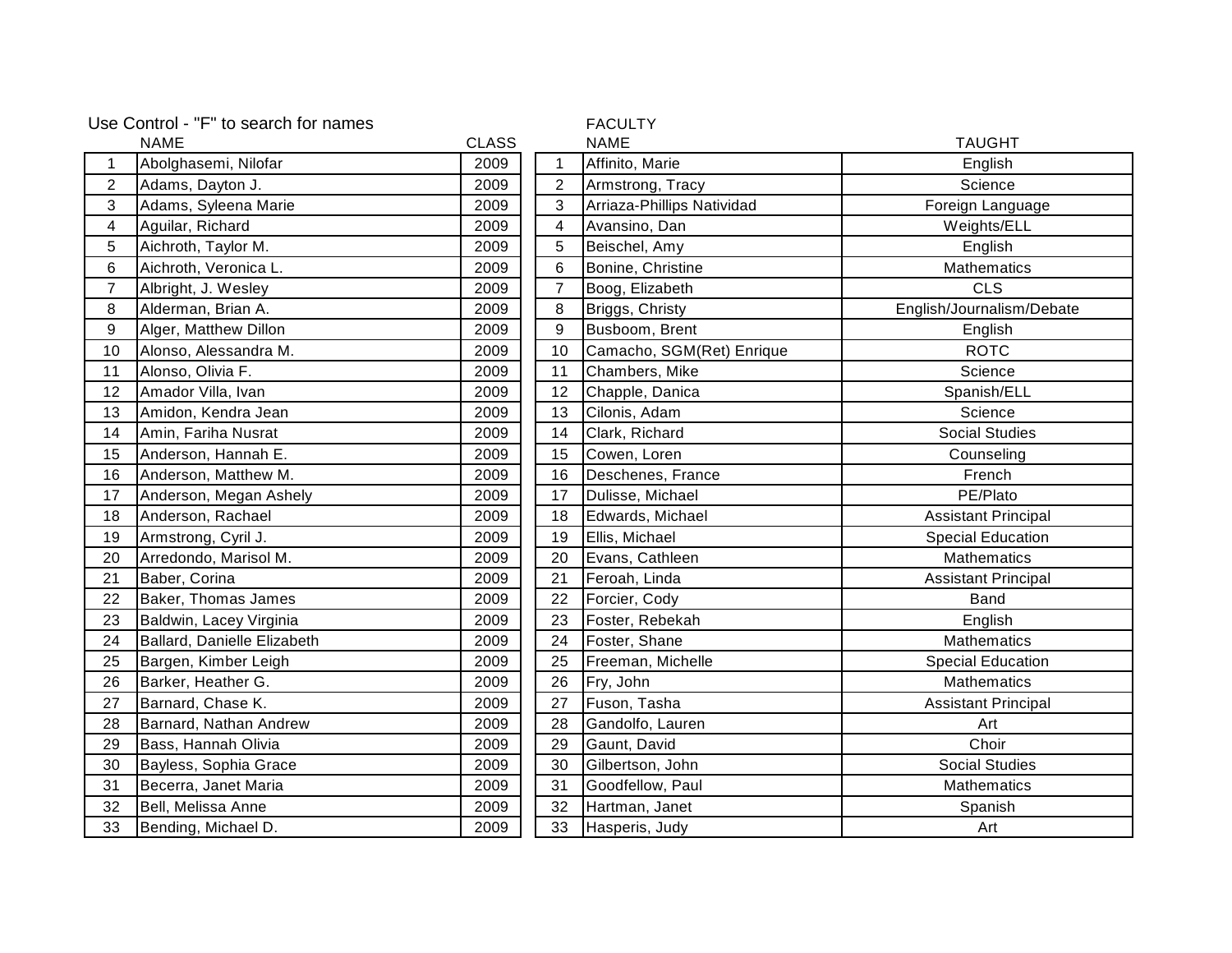| 34 | Benning, Mitchell E.            | 2009 | 34 | Hatcher, Caroline    | English                         |
|----|---------------------------------|------|----|----------------------|---------------------------------|
| 35 | Bensing, Zachary Sander         | 2009 | 35 | Heywood, John        | Science                         |
| 36 | Bias, Andrew R.                 | 2009 | 36 | Huber, Scott         | Science                         |
| 37 | <b>Blakeman Nick</b>            | 2009 | 37 | Johnson, Crystal     | English/Leadership              |
| 38 | Bland, Alyssa Noel              | 2009 | 38 | Johnson, Robin       | <b>Physical Education</b>       |
| 39 | Bobadilla, Ramiro Ruiz          | 2009 | 39 | Jordan, Scott        | Science                         |
| 40 | Bonaldi, Anthony Taylor         | 2009 | 40 | Kaplan, Michael      | <b>Social Studies</b>           |
| 41 | Bonderson, Aaron S.             | 2009 | 41 | Karlin, Brien        | Science                         |
| 42 | Boorman, Abigail Colleen        | 2009 | 42 | Lemons, Craig        | Counseling                      |
| 43 | Bowlen, Morgan Christine        | 2009 | 43 | Leveille, Hannah     | <b>Business</b>                 |
| 44 | Bradley Gina M.                 | 2009 | 44 | Lewis, Michelle      | Counseling                      |
| 45 | Brizendine, Paul E.             | 2009 | 45 | Lucas, Patricia      | Science                         |
| 46 | Brizendine, Richard K.          | 2009 | 46 | Lydsal, Sandie       | <b>Special Education</b>        |
| 47 | Broadhead, Samuel M.            | 2009 | 47 | Macaluso, Tomas      | <b>CTE</b>                      |
| 48 | Brooksbank, Bonnie N.           | 2009 | 48 | Macfee, Laurie       | Art                             |
| 49 | Brown, Synthia Elizabeth        | 2009 | 49 | MacKay, Matt         | Tech. Coordinator               |
| 50 | Browne, Tevin Jamel             | 2009 | 50 | Malvino, Sparrow     | English                         |
| 51 | Bruce, Debora Taylor Audrey     | 2009 | 51 | Marin, Sue           | <b>Physical Education</b>       |
| 52 | Budge, Tarra Elizabeth          | 2009 | 52 | Maryott, Scott       | <b>ROTC</b>                     |
| 53 | Burks, Ryan J.                  | 2009 | 53 | Mattick, Jason       | <b>Mathematics</b>              |
| 54 | Burnett, Kelly Randall          | 2009 | 54 | McCart, Christopher  | <b>Social Studies/Forensics</b> |
| 55 | Bustos, Estefani Dena           | 2009 | 55 | McClellan, Brad      | English                         |
| 56 | Byington, Michael               | 2009 | 56 | McKillip, Theresa    | English                         |
| 57 | Canak, Olivia                   | 2009 | 57 | Meinert, Michael     | Science                         |
| 58 | Carlson, Roger D.               | 2009 | 58 | Meranda, Jane        | <b>Special Education</b>        |
| 59 | Carrasco Kelsea Beatrice        | 2009 | 59 | Moberg, Laura        | <b>Social Studies</b>           |
| 60 | Carvin, Lauretta D.             | 2009 | 60 | Molder, Stephen      | <b>Special Education</b>        |
| 61 | Castillo, J. Paul               | 2009 | 61 | Mortara, Christopher | Mathematics                     |
| 62 | Caverhill, Brennan Douglas John | 2009 | 62 | Mosaleh, Enriqueta   | Spanish                         |
| 63 | Caverhill, Morgan A.            | 2009 | 63 | Naughton, Brad       | Mathematics                     |
| 64 | Ceka, Dorina                    | 2009 | 64 | Neace, Hannah        | Drama                           |
| 65 | Chang, Joan Jo-Eun              | 2009 | 65 | Nenzel, Franz        | Art                             |
| 66 | Chatelle, Zachary J.            | 2009 | 66 | Ochs, Matthew        | <b>Social Studies</b>           |
| 67 | Cheng, Cissy Tianjiao           | 2009 | 67 | Olson, Karen         | <b>Special Education</b>        |
| 68 | Chien, Ryan                     | 2009 | 68 | Ouellette, Patrick   | Math                            |
|    |                                 |      |    |                      |                                 |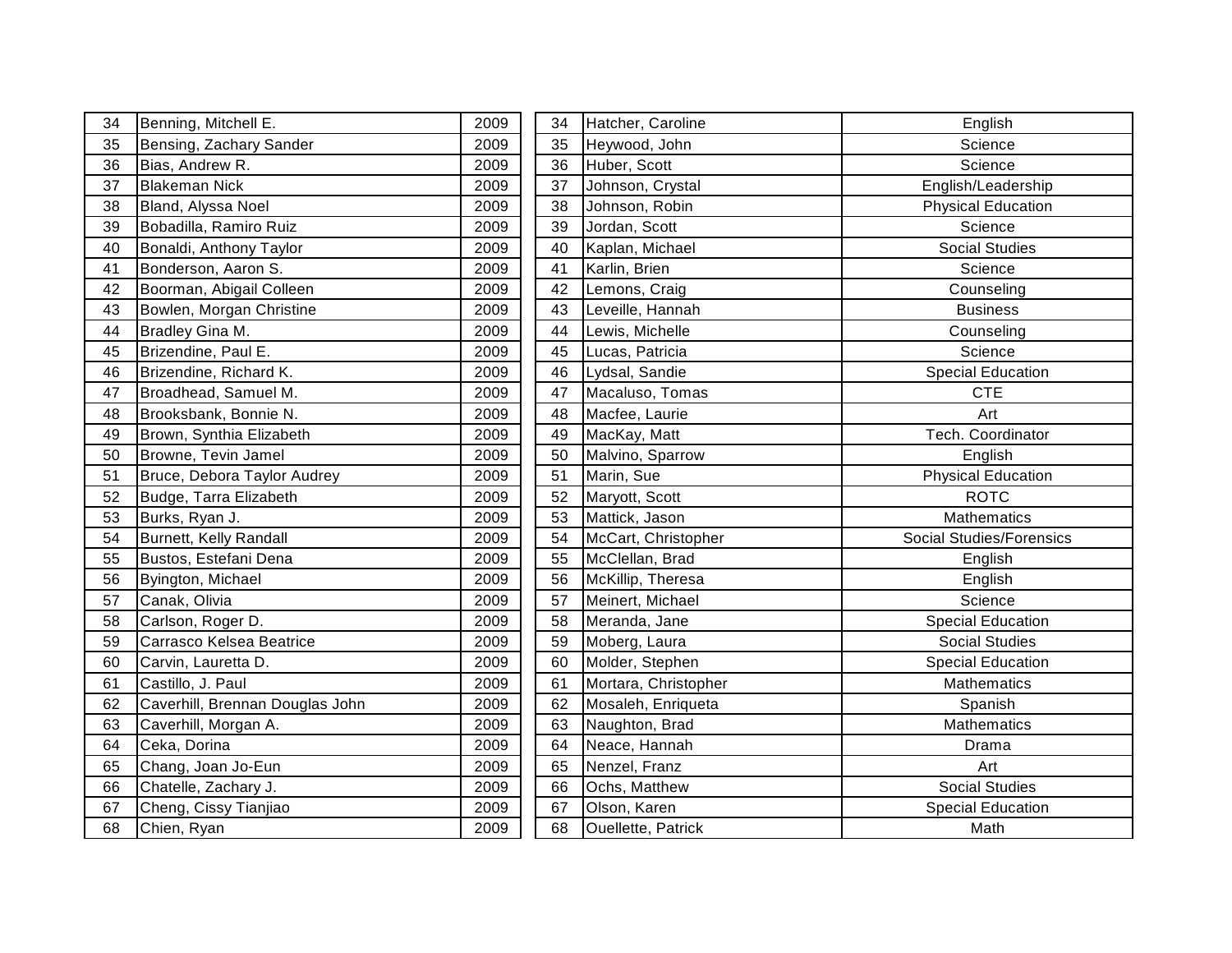| 69  | Christensen Trevor L.              | 2009 | 69 | Pace, Jim               | Athletic Director/Soc. Stud. |
|-----|------------------------------------|------|----|-------------------------|------------------------------|
| 70  | Christian, Chaz Akers              | 2009 | 70 | Peel, Amy               | Science                      |
| 71  | Christiansen, Tara Michelle        | 2009 | 71 | Poole, Gabrielle        | English                      |
| 72  | Clark, Bryan A.                    | 2009 | 72 | Porter, Valerie         | Science                      |
| 73  | Clark, Dylan Thomas Szewczak       | 2009 | 73 | Potter, Mike            | <b>Mathematics</b>           |
| 74  | Clark, Kristen Frances             | 2009 | 74 | Powers, Keri            | Mathematics                  |
| 75  | <b>Clifton Chelise</b>             | 2009 | 75 | Priddy, Jamie           | English                      |
| 76  | Cloth, Stewart Bradley             | 2009 | 76 | Quinlan, Diana          | <b>CTE</b>                   |
| 77  | Cohen, Brooke Alexandra            | 2009 | 77 | Rapp {Riley}, Polly     | <b>Special Education</b>     |
| 78  | Colby, Justice Steven              | 2009 | 78 | Rillon, SGM(Ret) Ronald | <b>ROTC</b>                  |
| 79  | Cole, Valerie Kaitlyn              | 2009 | 79 | Rodriguez(Maples), Sue  | Counselor                    |
| 80  | <b>Cook Kenneth</b>                | 2009 | 80 | Ross, David             | <b>Social Studies</b>        |
| 81  | Cooper, John Bradford              | 2009 | 81 | Rothe, Brian            | <b>Assistant Principal</b>   |
| 82  | Corral Ramiro Alonzo               | 2009 | 82 | Rudolph, Joan           | English                      |
| 83  | Cramer, Ariana Bree                | 2009 | 83 | Schouweiler, Peter      | <b>Social Studies</b>        |
| 84  | Dasilva, Amaro Michael             | 2009 | 84 | Sellers, Joe            | PE/Weights                   |
| 85  | Dean, Jeffrey M.                   | 2009 | 85 | Shoda, Adam             | Science                      |
| 86  | Delgrego, Ivan                     | 2009 | 86 | Spalka, Monica          | Health                       |
| 87  | Demeritt, Clark C.                 | 2009 | 87 | Stefonowics, Jennifer   | Mathematics                  |
| 88  | Dermody, William Pearce            | 2009 | 88 | Sullivan, Robert        | Principal                    |
| 89  | Desmond, Brian Andrew              | 2009 | 89 | Tomac, Jeff             | Counseling                   |
| 90  | Diaz, Maria Del Mar                | 2009 | 90 | Van Bavel, Cynthia      | Counseling                   |
| 91  | Dickensheets, Eric                 | 2009 | 91 | Vanderpool, Jennifer    | Spanish                      |
| 92  | Douglas, John Brennan              | 2009 | 92 | Wallace, Ronda          | English                      |
| 93  | Dunn, William Brett                | 2009 | 93 | Walsh, Liz              | English/Yearbook             |
| 94  | Dutari, Francisco Fernando Guevara | 2009 | 94 | Wetzler, Kelly          | <b>Social Studies</b>        |
| 95  | Dworkin, Samuel Keith              | 2009 | 95 | Whiteley, Barbara       | Library                      |
| 96  | Elvick, Samuel J.                  | 2009 | 96 | Whitten, Amy            | <b>Special Education</b>     |
| 97  | Fernan, Vince Augustin             | 2009 | 97 | Willis, Bryon           | Orchestra                    |
| 98  | Fisher, Mallory Alyssa             | 2009 | 98 | Worthen, Bryon          | <b>Mathematics</b>           |
| 99  | Flores, Sandy V.                   | 2009 |    |                         |                              |
| 100 | Fortier, Kylie Ann                 | 2009 |    |                         |                              |
| 101 | Fox, Marvin F.                     | 2009 |    |                         |                              |
| 102 | Freeborn, Erin Rosemary            | 2009 |    |                         |                              |
| 103 | Freeman, Jeremy Aaron              | 2009 |    |                         |                              |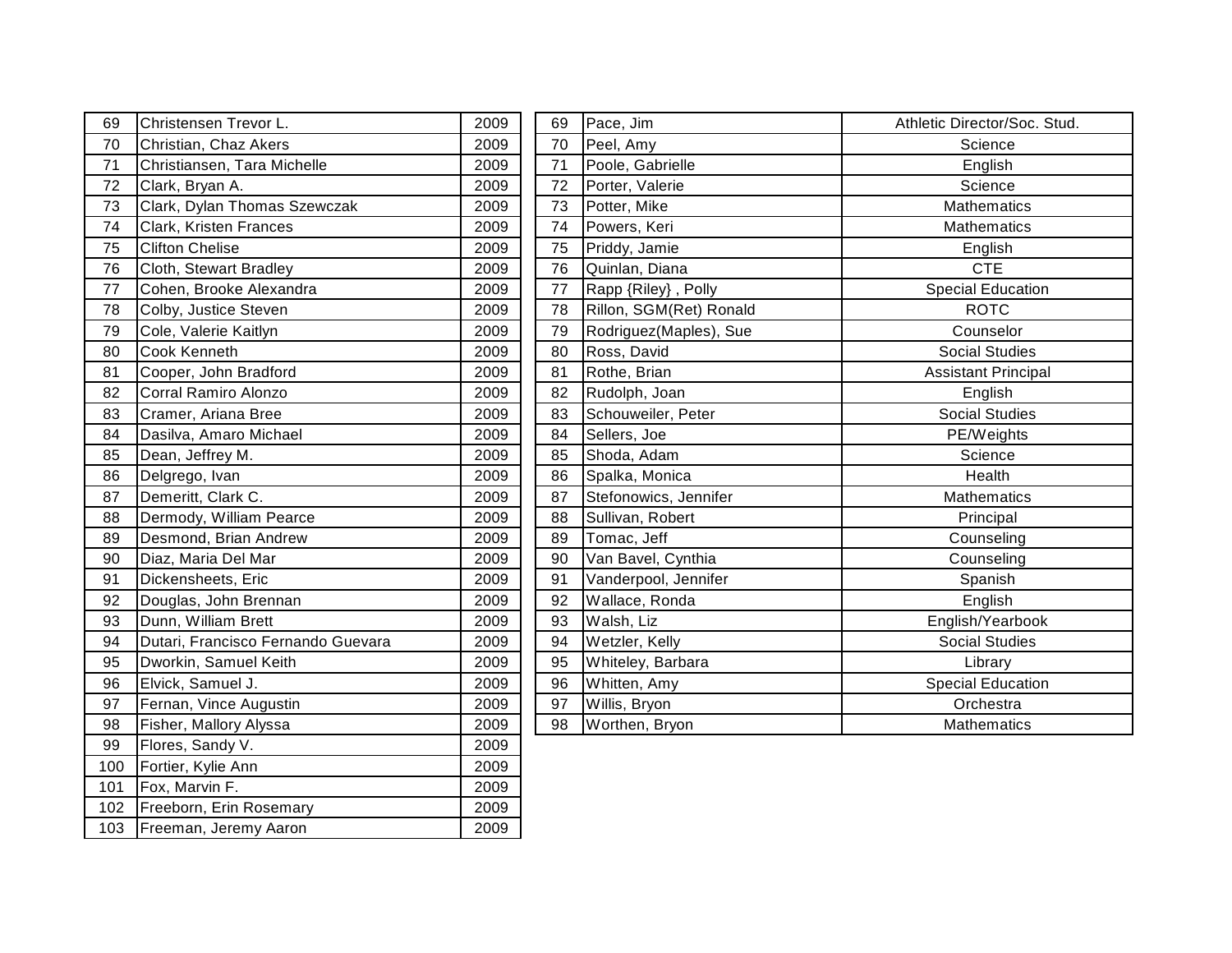| 104 | Fuetsch, Hannah E.         | 2009 |
|-----|----------------------------|------|
| 105 | Fujiwara, Ayako            | 2009 |
| 106 | Gabrielli, Theresa C.      | 2009 |
| 107 | Gallo, Dustin Christopher  | 2009 |
| 108 | Gandher, Hina Kumari       | 2009 |
| 109 | Gaona, Jazmin              | 2009 |
| 110 | George, Angela             | 2009 |
| 111 | Gertler, Carly Jaclyn      | 2009 |
| 112 | Gettings, Heather          | 2009 |
| 113 | Gill, Courtney A.          | 2009 |
| 114 | Gill, Molly Lavender       | 2009 |
| 115 | Gilmore, Lisa Brooke       | 2009 |
| 116 | Ginsburg, Whitney Marie    | 2009 |
| 117 | Gonzales, Alyssa Ann       | 2009 |
| 118 | Gonzalez Perez, Adriana    | 2009 |
| 119 | Good, Layne R.             | 2009 |
| 120 | Graves, David Taylor       | 2009 |
| 121 | Gray, Casey U.             | 2009 |
| 122 | Greene, Aaron G.           | 2009 |
| 123 | Greif, Erica L.            | 2009 |
| 124 | Grew, Alyssa D.            | 2009 |
| 125 | Guardado, Keven Ronald     | 2009 |
| 126 | Gunawan, Anastasia Irawati | 2009 |
| 127 | Guss, Nicole R.            | 2009 |
| 128 | Guzman, Taylor             | 2009 |
| 129 | Hagan, Heather M.          | 2009 |
| 130 | Hahm, Dae Hyun             | 2009 |
| 131 | Hall, Sterling W.          | 2009 |
| 132 | Hampton, Rebecca S.        | 2009 |
| 133 | Hansen, Erica Ryan         | 2009 |
| 134 | Hansen, Wesley B.          | 2009 |
| 135 | Harris, Jamie Morgan       | 2009 |
| 136 | Hassler, Anna Rose         | 2009 |
| 137 | Hayes, Esther M.           | 2009 |
| 138 | Hemenway, Joseph M.        | 2009 |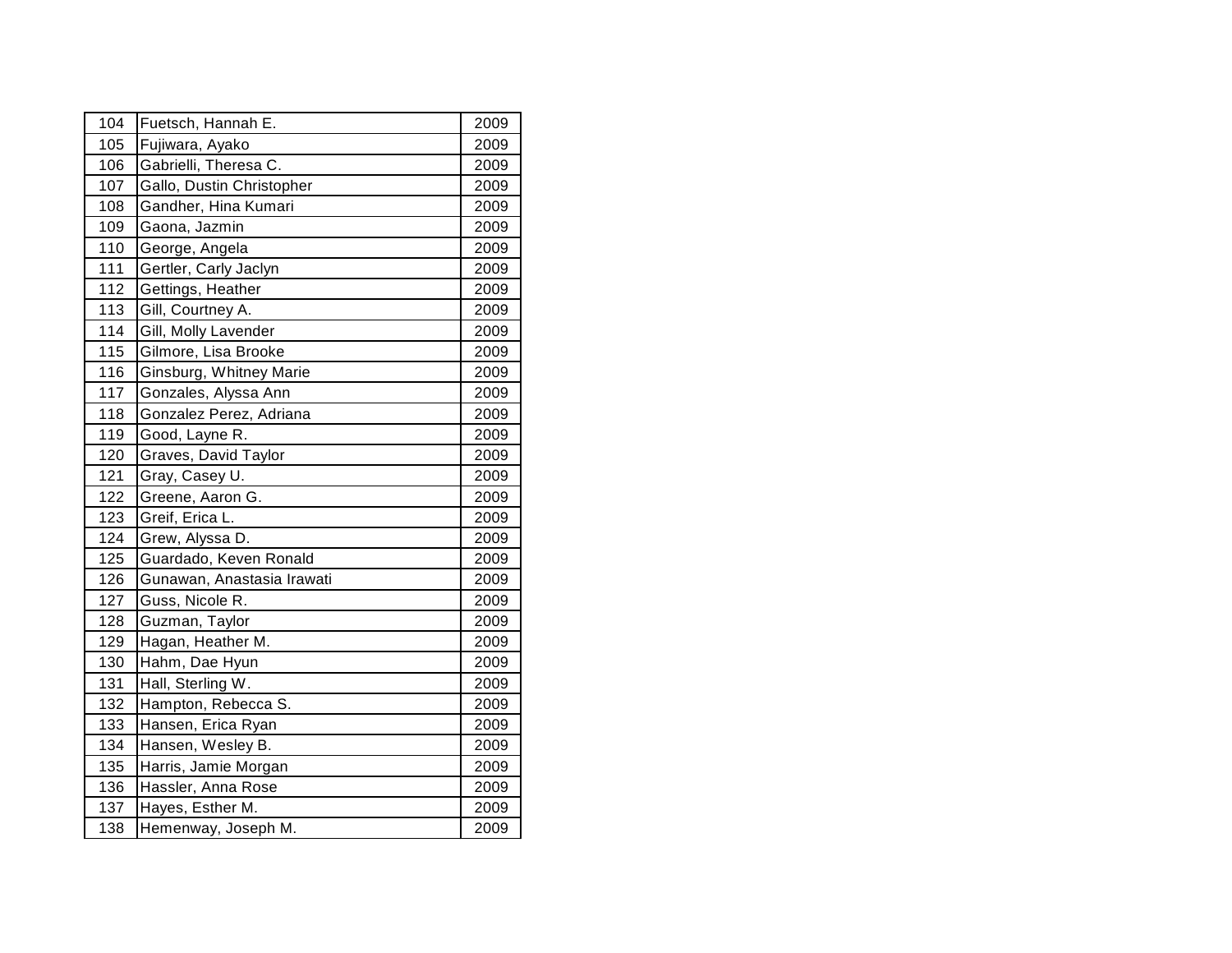| 139 | Hernandez, Margarita Pena  | 2009 |
|-----|----------------------------|------|
| 140 | Hershewe, Jasmine Marie    | 2009 |
| 141 | Hettinger, Sarah Kay       | 2009 |
| 142 | Heyer, Patrick Adam        | 2009 |
| 143 | Hoeck, Danielle Morgan     | 2009 |
| 144 | Hoel, Joseph Berger        | 2009 |
| 145 | Hollen, Anna               | 2009 |
| 146 | Holmes, Jacy Lynn          | 2009 |
| 147 | Howard, Glynnis Mary       | 2009 |
| 148 | Hu, Olivia Y.              | 2009 |
| 149 | Humphreys, Erin M.         | 2009 |
| 150 | Hunt, Emily M.             | 2009 |
| 151 | Hunt, Zachary C.           | 2009 |
| 152 | Itani, Hadie               | 2009 |
| 153 | Jameson, Thomas William    | 2009 |
| 154 | Jamieson, David R.         | 2009 |
| 155 | Jarvis, Ryan A.            | 2009 |
| 156 | Jenkins, Ariel             | 2009 |
| 157 | Jenkins, Maria K.          | 2009 |
| 158 | Jia, Diana Lin             | 2009 |
| 159 | Jiang, Meng                | 2009 |
| 160 | Johnston, Enid Lorraine    | 2009 |
| 161 | Johnston, Kaitlin E.       | 2009 |
| 162 | Josephson, Johanna Susanne | 2009 |
| 163 | Kaesz, Stefan B. Kornbluth | 2009 |
| 164 | Kelley, Brianna L.         | 2009 |
| 165 | Kerivan, James             | 2009 |
| 166 | Kiene, Catherine           | 2009 |
| 167 | Kingsbury, Ilana H.        | 2009 |
| 168 | Kinney, Thomas R.          | 2009 |
| 169 | Kirsch, Griffin Michael    | 2009 |
| 170 | Kizis, Alexander James     | 2009 |
| 171 | Kolseth, Clinton M.        | 2009 |
| 172 | Kolton, Bethany Anna       | 2009 |
| 173 | Koontz, Austin Cole        | 2009 |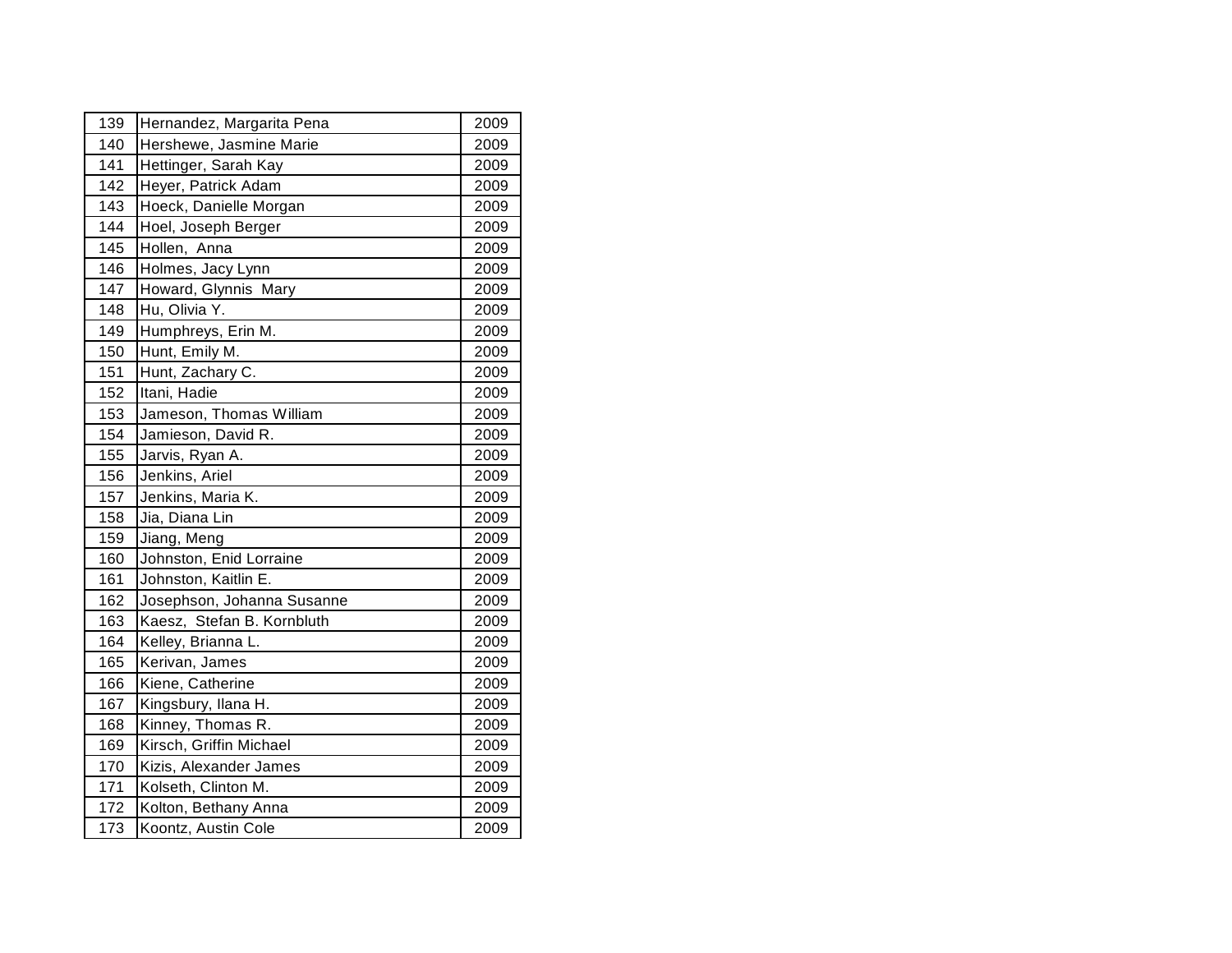| 174 | Koontz, Elliot              | 2009 |
|-----|-----------------------------|------|
| 175 | Krayenbuhl, Lionel Benoit   | 2009 |
| 176 | Labuda, Jonathon M.         | 2009 |
| 177 | Laden, Aaron M.             | 2009 |
| 178 | Lago, Landry                | 2009 |
| 179 | Lawson, Amy Ayumi           | 2009 |
| 180 | Laxalt, Michelle T.         | 2009 |
| 181 | Ledrew, Loren Ashton        | 2009 |
| 182 | Lee, Cheryl J.              | 2009 |
| 183 | Lees, Christian A.          | 2009 |
| 184 | Lemay, Seth West Knoff      | 2009 |
| 185 | Lewis, Joseph Edward        | 2009 |
| 186 | Lilyhorn, Stefan A.         | 2009 |
| 187 | Lin, Jason R.W.             | 2009 |
| 188 | Linaman, Matthew J.         | 2009 |
| 189 | Lin-Brande, Michael Young   | 2009 |
| 190 | Lisenby, Matthew            | 2009 |
| 191 | Liu, James                  | 2009 |
| 192 | Liu, Jonathan               | 2009 |
| 193 | Lopez, Daniella             | 2009 |
| 194 | Lowery, Taylor Fay          | 2009 |
| 195 | Lundin, Joshua S.           | 2009 |
| 196 | Lundy, Bradley Wayne        | 2009 |
| 197 | Lydick, Kaitlyn             | 2009 |
| 198 | Lynch, James Michael        | 2009 |
| 199 | Macmillan, Warrick Scott    | 2009 |
| 200 | Magana, Yesica              | 2009 |
| 201 | Malloy, Swade Patrick       | 2009 |
| 202 | Malone Jr., Orlando Charles | 2009 |
| 203 | Malvey, Kelsey Dawn         | 2009 |
| 204 | Manning, Christian          | 2009 |
| 205 | Manning, Kate Elizabeth     | 2009 |
| 206 | Mattoon, Tyler R.           | 2009 |
| 207 | McAllister, Erik Michael    | 2009 |
| 208 | McArthur, Charles R.        | 2009 |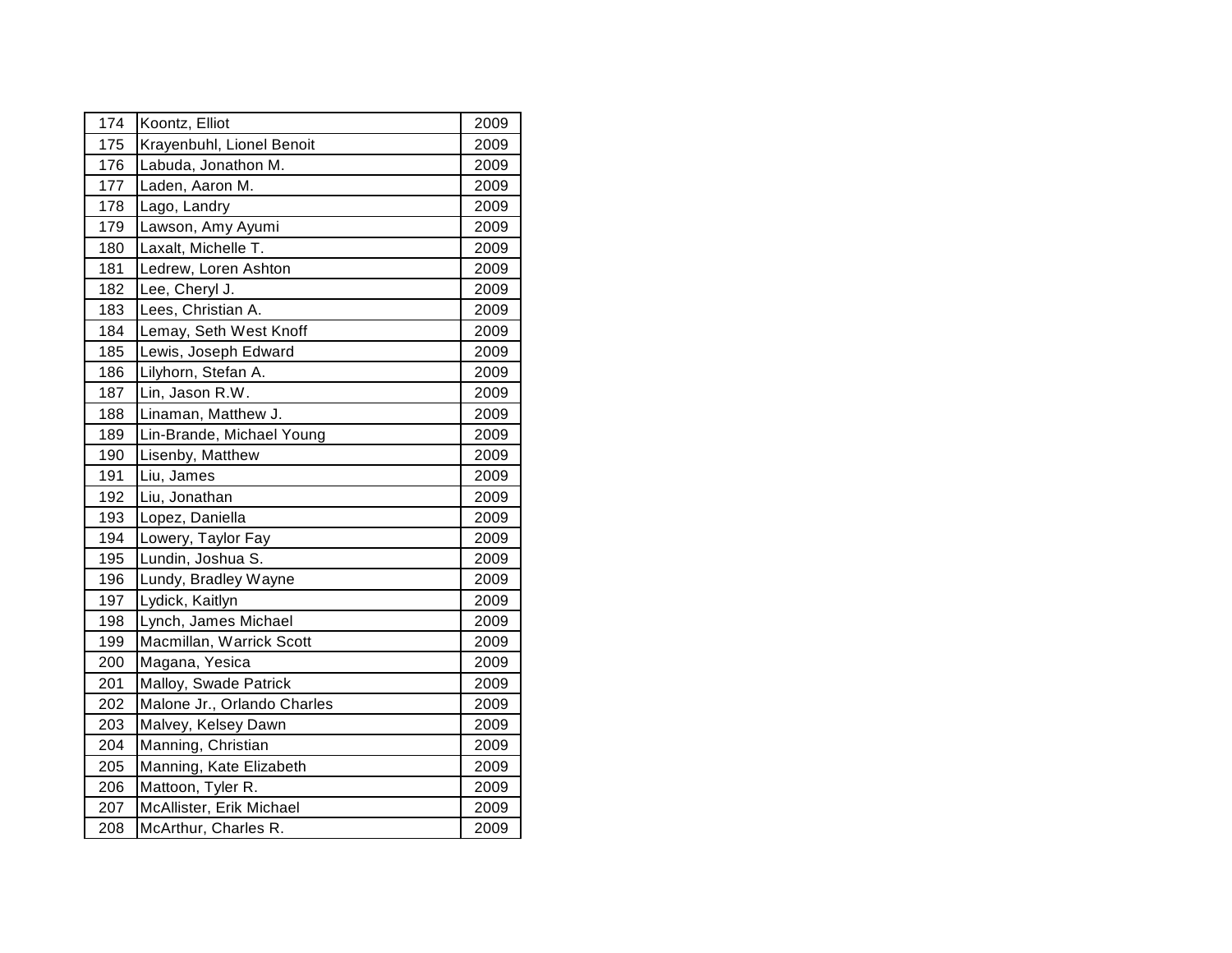| 210 |                               |      |
|-----|-------------------------------|------|
|     | McKibben, Joseph S.           | 2009 |
| 211 | McMasters, Chelsea M.         | 2009 |
| 212 | Melendez, Diara               | 2009 |
| 213 | Mello, Jennifer R.            | 2009 |
| 214 | Mensing, Kathryn C.           | 2009 |
| 215 | Meranda, Mitchell G.          | 2009 |
| 216 | Mercado, Sergio               | 2009 |
| 217 | Metternich, Clinton Richard   | 2009 |
| 218 | Miller, Kylie Meagan          | 2009 |
| 219 | Miranda, Barbara F.           | 2009 |
| 220 | Monroe, William C.            | 2009 |
| 221 | Montalbo, Michsyl             | 2009 |
| 222 | Moody, Catriona Elizabeth     | 2009 |
| 223 | Moore, Andrianna V.           | 2009 |
| 224 | Morgan, Austin                | 2009 |
| 225 | Muir, John Russell            | 2009 |
| 226 | Munson, Wesley A.             | 2009 |
| 227 | Murphy, Kieran A.             | 2009 |
| 228 | Mutchler, Courtney            | 2009 |
| 229 | Myers, Gavin Dean             | 2009 |
| 230 | Nagy, Nicole Elizabeth Lovass | 2009 |
| 231 | Nash, Logan                   | 2009 |
| 232 | Navarrete, Carolina           | 2009 |
| 233 | Nied, Brandon Paul            | 2009 |
| 234 | Nielsen, Laura L.             | 2009 |
| 235 | Nielsen, Max                  | 2009 |
| 236 | Nilson Varnum, Samara Jade    | 2009 |
| 237 | Norris, Ryan W.               | 2009 |
| 238 | Norton, Kyle Frederick        | 2009 |
| 239 | Noyes, Allana Cheyenne        | 2009 |
| 240 | O'Bryan, Casey R.             | 2009 |
| 241 | Obuyu, Irene Otwoma           | 2009 |
| 242 | O'Connell, Kelly J.           | 2009 |
| 243 | Odonohue, Katherine K.        | 2009 |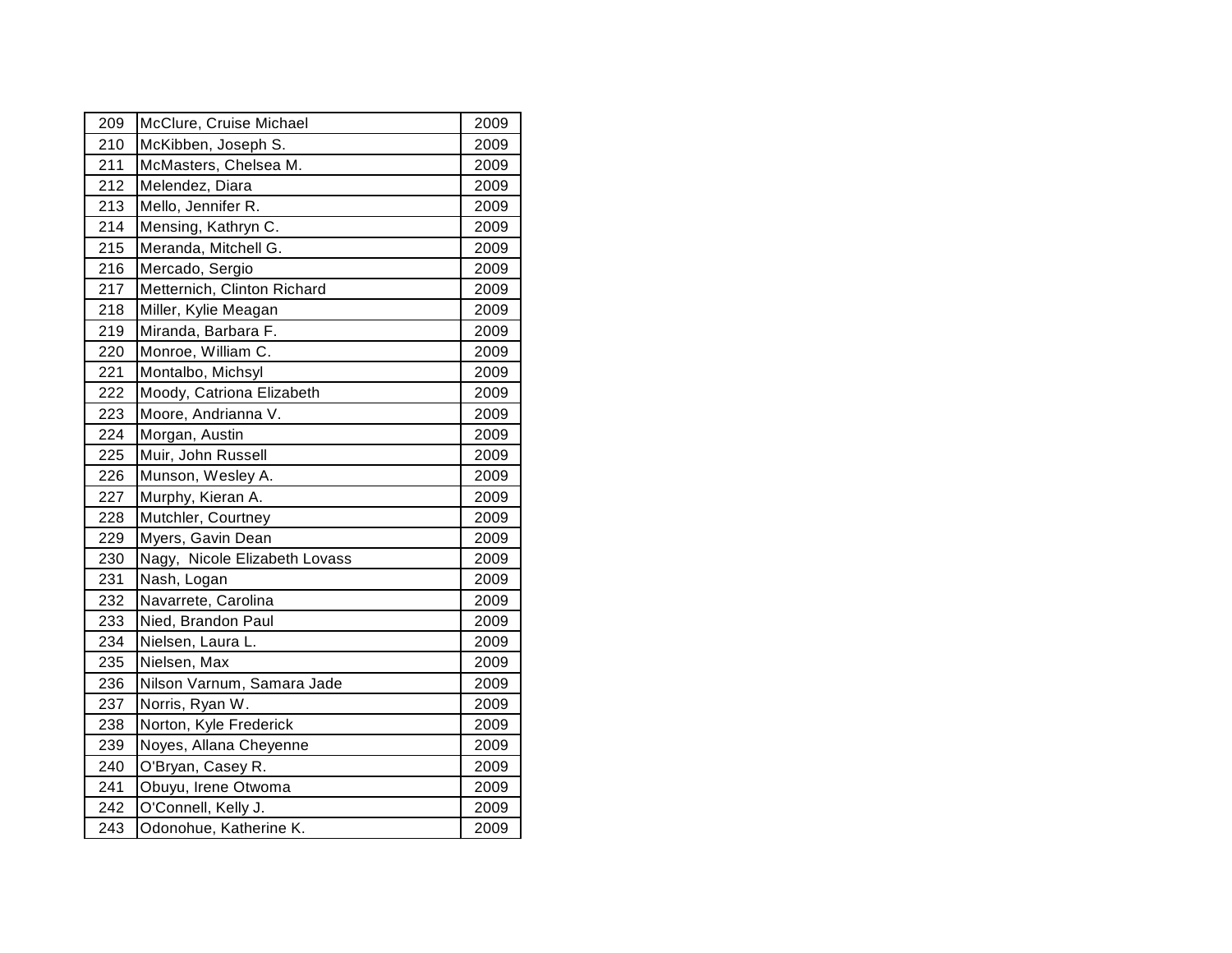| 244 | Ojeda, Alejandro               | 2009 |
|-----|--------------------------------|------|
| 245 | Osuna, Carolina Navarrete      | 2009 |
| 246 | Padilla, Derek B.              | 2009 |
| 247 | Palmquist, Edward David        | 2009 |
| 248 | Papadakos, Alexander Peter Jee | 2009 |
| 249 | Parker, Jacob Thomas           | 2009 |
| 250 | Parker, Jordan A.              | 2009 |
| 251 | Parkinson, Shelby Elise        | 2009 |
| 252 | Parobek, Lauren Kendel         | 2009 |
| 253 | Patel, Tejash                  | 2009 |
| 254 | Pauletto, Alexandria Christine | 2009 |
| 255 | Peck, Christopher D.           | 2009 |
| 256 | Pellicciarini, Robin F.        | 2009 |
| 257 | Perez, Samantha Louise         | 2009 |
| 258 | Pfirrman, Allison Lindsay      | 2009 |
| 259 | Pfister, Emmali J.             | 2009 |
| 260 | Piette, Cameron David          | 2009 |
| 261 | Pinocchio, Mallory K.          | 2009 |
| 262 | Proffit, Hannah Noelle         | 2009 |
| 263 | Pulleyn, Jourdan M.            | 2009 |
| 264 | Pullman, Maxwell A.            | 2009 |
| 265 | Puzey, Samantha Louise         | 2009 |
| 266 | Quain, Kevin Michael           | 2009 |
| 267 | Quirk, Haley A.                | 2009 |
| 268 | Raack, Eric                    | 2009 |
| 269 | Ramos, Deborah                 | 2009 |
| 270 | Rangel, Leticia Murillo        | 2009 |
| 271 | Rashidi, Justin Ali            | 2009 |
| 272 | Rasmussen, Carl A.             | 2009 |
| 273 | Reese, Cassidy E.              | 2009 |
| 274 | Reyes, Jeremiah Baptist        | 2009 |
| 275 | Reyes, Luis Alberto            | 2009 |
| 276 | Richardson, Riley P.           | 2009 |
| 277 | Rivas, Jennifer I.             | 2009 |
| 278 | Rodriguez, Jennice I.          | 2009 |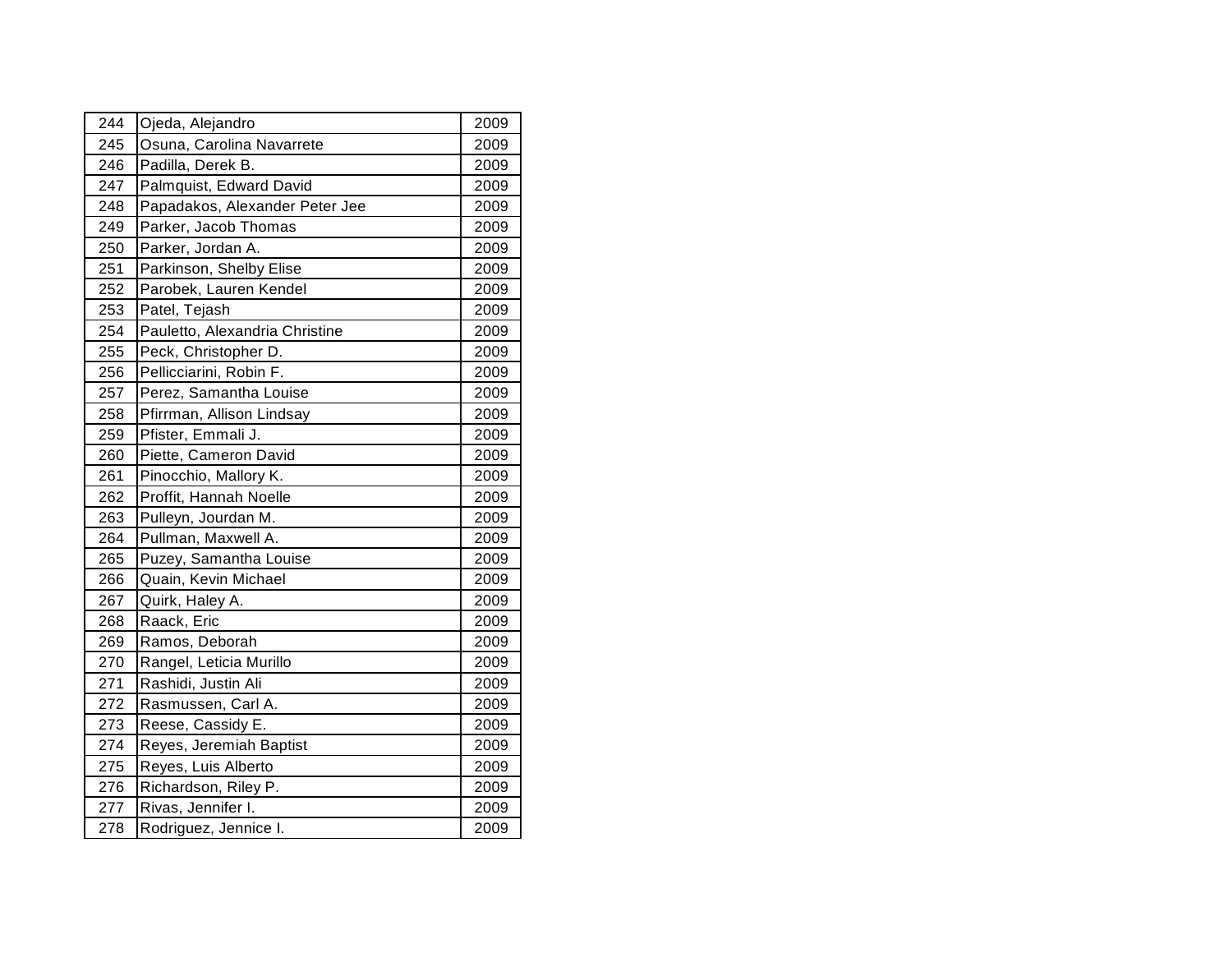|     | Roepke, Frank William       | 2009 |
|-----|-----------------------------|------|
| 280 | Rogers, Lexus Christine     | 2009 |
| 281 | Roubo, Zachery Alexander    | 2009 |
| 282 | Rowe, Cameron Jason         | 2009 |
| 283 | Rowe, Daniel J.             | 2009 |
| 284 | Rowen, Lyla Nicole          | 2009 |
| 285 | Rubin, Isaac Nathaniel      | 2009 |
| 286 | Rubio, Jorge L.             | 2009 |
| 287 | Rubsam, Alexandra Rayne     | 2009 |
| 288 | Ruelas, Robert M.           | 2009 |
| 289 | Saba, Mohammad Reza         | 2009 |
| 290 | Saldana, Juan Carlos        | 2009 |
| 291 | Sallaberry, Gracian M.      | 2009 |
| 292 | Sanford, Garrett J.         | 2009 |
| 293 | Sanford, Zachary Jordon     | 2009 |
| 294 | Santiago, Mariah A.         | 2009 |
| 295 | Saunders, Devon Breanne     | 2009 |
| 296 | Savage, Katherine Elizabeth | 2009 |
| 297 | Savage, Michael A.          | 2009 |
| 298 | Scheible, Kimberly M.       | 2009 |
| 299 | Schmidt, Hailee Danielle    | 2009 |
| 300 | Schmitt, Jason Matthew      | 2009 |
| 301 | Schneider, Claire M.        | 2009 |
| 302 | Schouweiler, Samuel L.      | 2009 |
| 303 | Schulze, Samantha Jane      | 2009 |
| 304 | Schuveiller, Daniel L.      | 2009 |
| 305 | Scott, Whitney Marie        | 2009 |
| 306 | Scully, Ellen Rose          | 2009 |
| 307 | Secklin, Dillon Charles     | 2009 |
| 308 | Seemann, Gwendolyn May      | 2009 |
| 309 | Segura, Lennyn              | 2009 |
| 310 | Shanks, Tyler Stephen       | 2009 |
| 311 | Shapiro, Arielle Rose       | 2009 |
| 312 | Sharma, Akshay              | 2009 |
| 313 | Sheehy, Drew J.             | 2009 |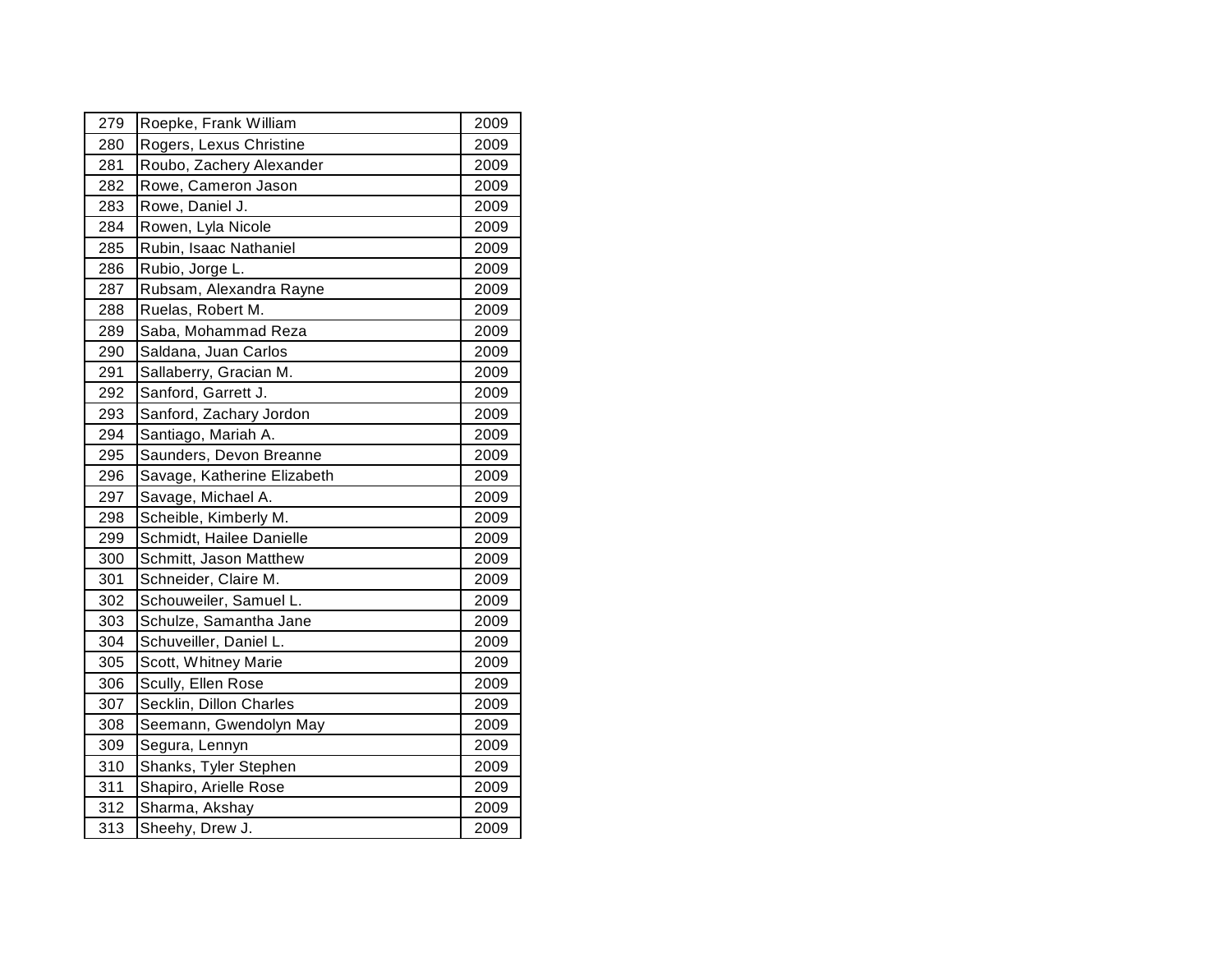| 314 | Sheridan, Kayla Adele      | 2009 |  |
|-----|----------------------------|------|--|
| 315 | Singer, Ashley             | 2009 |  |
| 316 | Skjelstad, Max R.          | 2009 |  |
| 317 | Sloat, Spencer B.          | 2009 |  |
| 318 | Smith, Arthur Matthew      | 2009 |  |
| 319 | Smith, Zachary Allen       | 2009 |  |
| 320 | Smithson, Russell Shuyler  | 2009 |  |
| 321 | Soliday, Samual R.         | 2009 |  |
| 322 | Soliz, Alex J.             | 2009 |  |
| 323 | Son, Joshua Chungil        | 2009 |  |
| 324 | Speranza, Chelsea Marie    | 2009 |  |
| 325 | Spero, David               | 2009 |  |
| 326 | Speth, Zachary J.          | 2009 |  |
| 327 | Steinhardt, Keith Charles  | 2009 |  |
| 328 | Stephenson, Michael Shea   | 2009 |  |
| 329 | Stobaugh, Ariana R.        | 2009 |  |
| 330 | Stoddard, Stephen L.       | 2009 |  |
| 331 | Strosnider, James Victor   | 2009 |  |
| 332 | Sukhraj, Ruby              | 2009 |  |
| 333 | Sullivan, Bonnie Catherine | 2009 |  |
| 334 | Tabano, Megan M.           | 2009 |  |
| 335 | Tayahi, Alexander B.       | 2009 |  |
| 336 | Taylor, Nicholas T.        | 2009 |  |
| 337 | Teachout, Adam Thomas      | 2009 |  |
| 338 | Thai, Jessica              | 2009 |  |
| 339 | Thomas, Grace              | 2009 |  |
| 340 | Thomas, Tatjana Cheyna     | 2009 |  |
| 341 | Thompson, Rebecca J.       | 2009 |  |
| 342 | Tissier, Philip            | 2009 |  |
| 343 | Traficant, Chase A.        | 2009 |  |
| 344 | Tran, Anthony H.           | 2009 |  |
| 345 | Trautman, Patrick          | 2009 |  |
| 346 | Urias, Mauricio            | 2009 |  |
| 347 | Valencia, Louis            | 2009 |  |
| 348 | Van Ry, Brandi Julie       | 2009 |  |